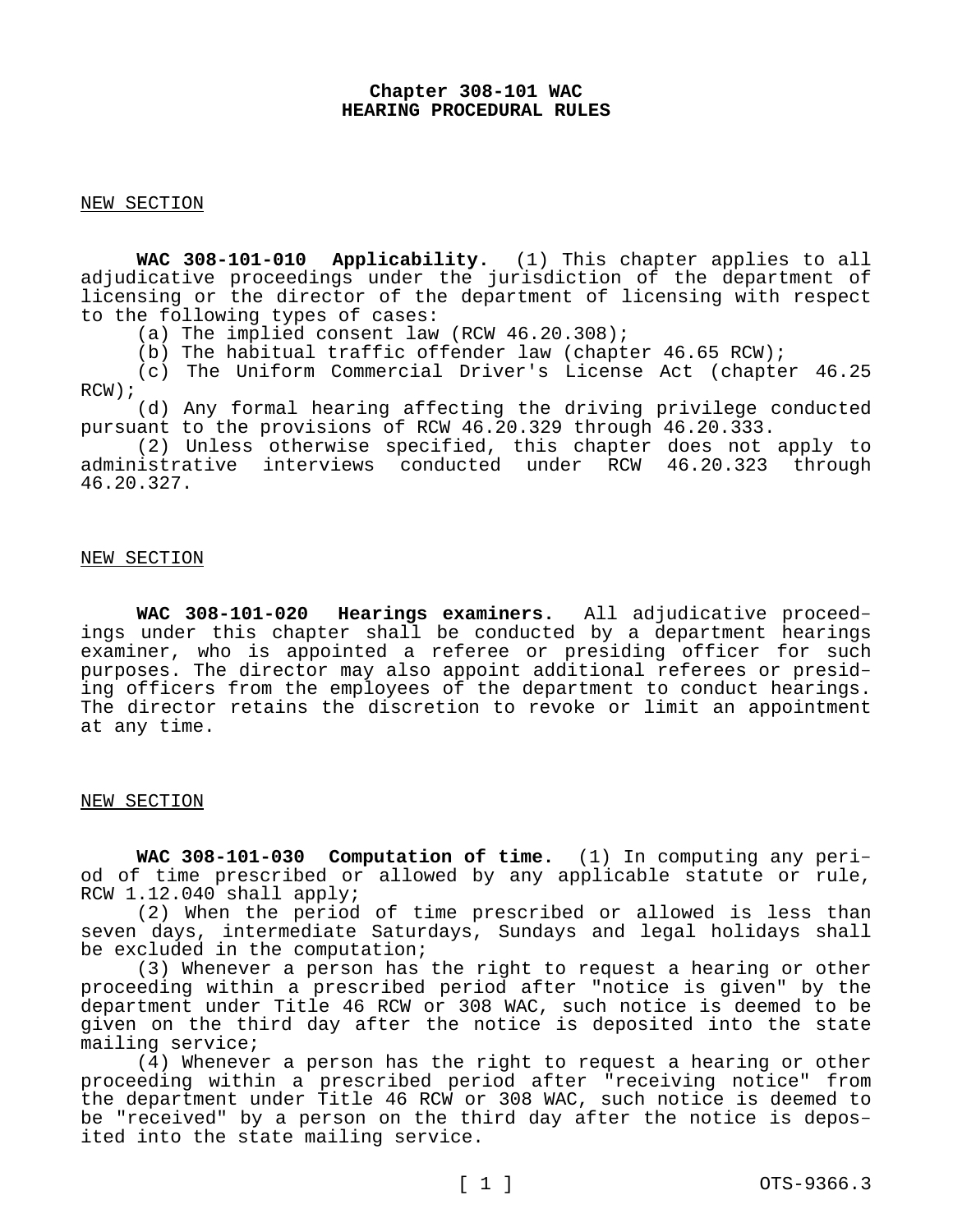(5) A request for a hearing or interview under Title 46 RCW is deemed complete on the day the request is postmarked or, if sent electronically, the date the request is received by the department.

NEW SECTION

**WAC 308-101-040 Eligibility for hearing.** (1) A person is eligible for a hearing whenever the department proposes an adverse action against the driving privilege and the opportunity for a hearing or an interview is required by law. A person is also eligible for a hearing in the following circumstances:

(2) **HTO stay hearings:** A habitual traffic offender is eligible for a stay hearing under RCW 46.65.060 so long as the following conditions have been met:

(a) There is an alcohol/drug assessment on file completed after the last drug or alcohol related offense on the driving record;

(b) The person is not revoked for a violation of a stay or probation previously granted under RCW 46.65.060 or 46.65.080;

(c) If a stay has previously been denied after a hearing, there is evidence of alcoholism or drug addiction (substance dependence) with new treatment information.

(3) **HTO reinstatement hearings:** A habitual traffic offender is eligible for a reinstatement hearing if all of the following conditions have been met:

(a) At least four years have elapsed since the beginning of the habitual traffic offender revocation or if a habitual traffic offender stay has been violated, at least four years have elapsed since the date of the new revocation notice;

(b) The person submits a declaration stating that he or she has not driven within two years prior to the request for a hearing. A record of any traffic infraction or conviction is conclusive evidence that a person drove within the past two years;

(c) Any period of additional revocation imposed following a habitual traffic offender reinstatement probation violation must be completed;

(d) If there has been a previous denial of a petition for reinstatement by a hearings examiner, at least one year has elapsed since the denial unless a shorter time is ordered by the hearings examiner.

(4) **HTO reinstatement without a hearing:** The department may grant a habitual traffic offender a reinstatement without a hearing if the person is eligible for a hearing under subsection (4) of this section and at the time of the request for a hearing:

(a) There are no other suspensions or revocations in effect;

(b) There are no vehicular homicide or vehicular assault convictions on the driver's record; and

(c) There is no more than one alcohol or drug-related incident on the driver's record. An alcohol or drug-related incident shall include an alcohol-related offense as defined in RCW 46.01.260, or an incident for which a sworn report was received under RCW 46.20.308 or 46.25.120, or similar incidents involving drugs and alcohol (including minor in possession laws), so long as the same incident is not counted more than once.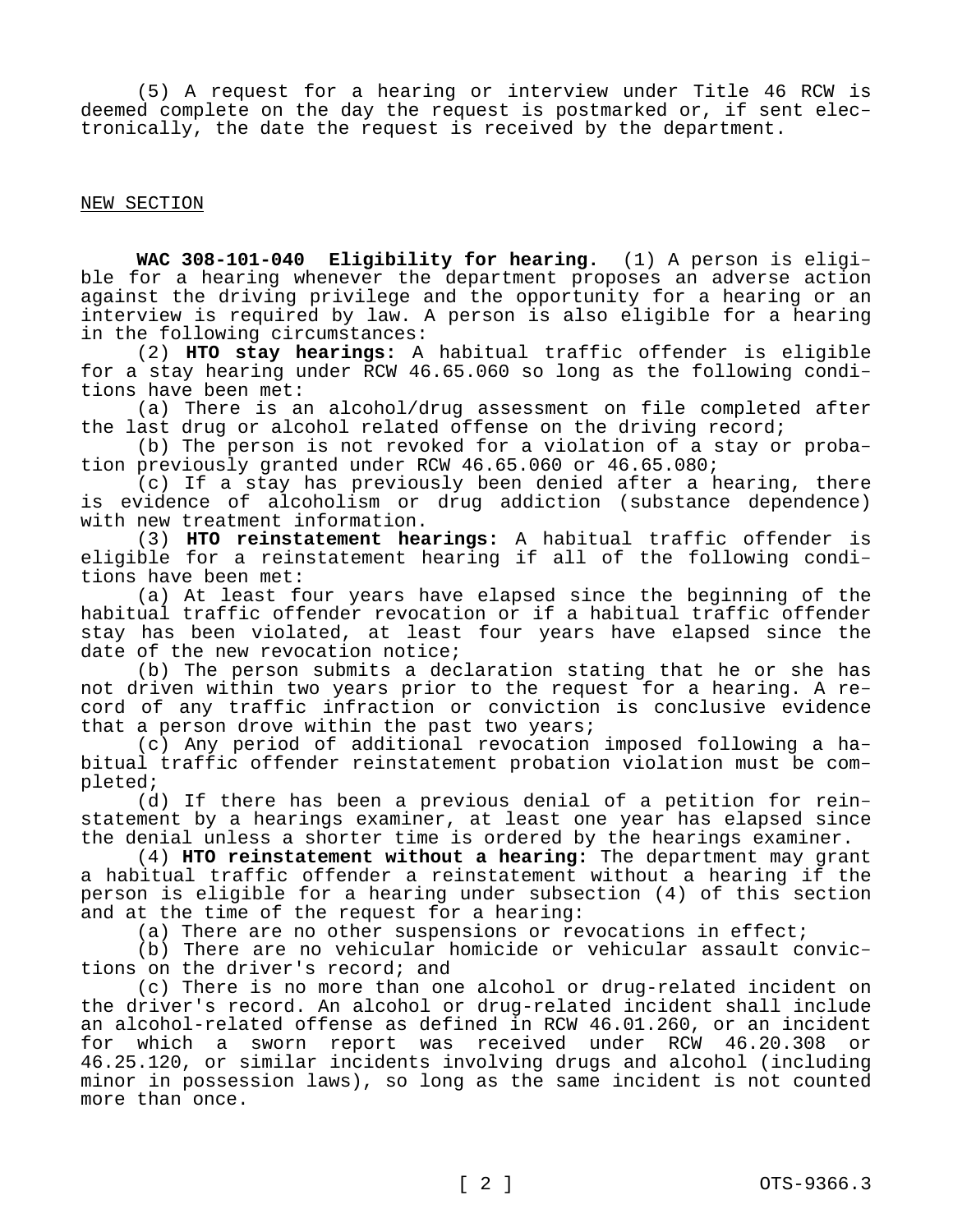**WAC 308-101-060 Service on petitioner.** Service on the petitioner: Except as provided in WAC 308-101-080(10), the hearings and interviews unit provides all final orders and correspondence to the petitioner at the petitioner's address of record, unless the petitioner is represented, in which case service on the legal representative is deemed service on the petitioner. Documents may be provided to a petitioner via electronic distribution only, with the petitioner's agreement.

#### NEW SECTION

**WAC 308-101-070 Signatures.** (1) Legal representative signatures. An electronic document which requires a legal representative's signature may be signed in the following manner:

/s/ Jane Attorney State Bar Number 12345 ABC Law Firm 123 South Fifth Avenue Seattle, WA 98104 Telephone: 206-123-4567 Fax: 206-123-4567 Email: Jane.Attorney@lawfirm.com

(2) Nonattorney signatures. An electronic document which requires a nonattorney's signature may be signed in the following manner:

/s/ John Citizen 123 South Fifth Avenue Seattle, WA 98104 Telephone: 206-123-4567 Fax: 206-123-4567 Email: John.Citizen@email.com

(3) Law enforcement officer signatures on documents signed under penalty of perjury. Any document initiated by a law enforcement officer is presumed to have been signed when the officer uses his or her user ID and password to electronically submit the document to a court or prosecutor through the statewide electronic collision and traffic online records application, the justice information network data exchange, or a local secured system that the presiding judge designates by local rule. Unless otherwise specified, the signature shall be presumed to have been made under penalty of perjury under the laws of the state of Washington and on the date and at the place set forth in the report and/or citation.

#### NEW SECTION

**WAC 308-101-080 Requests for hearing.** (1) A request for a hearing shall be in writing;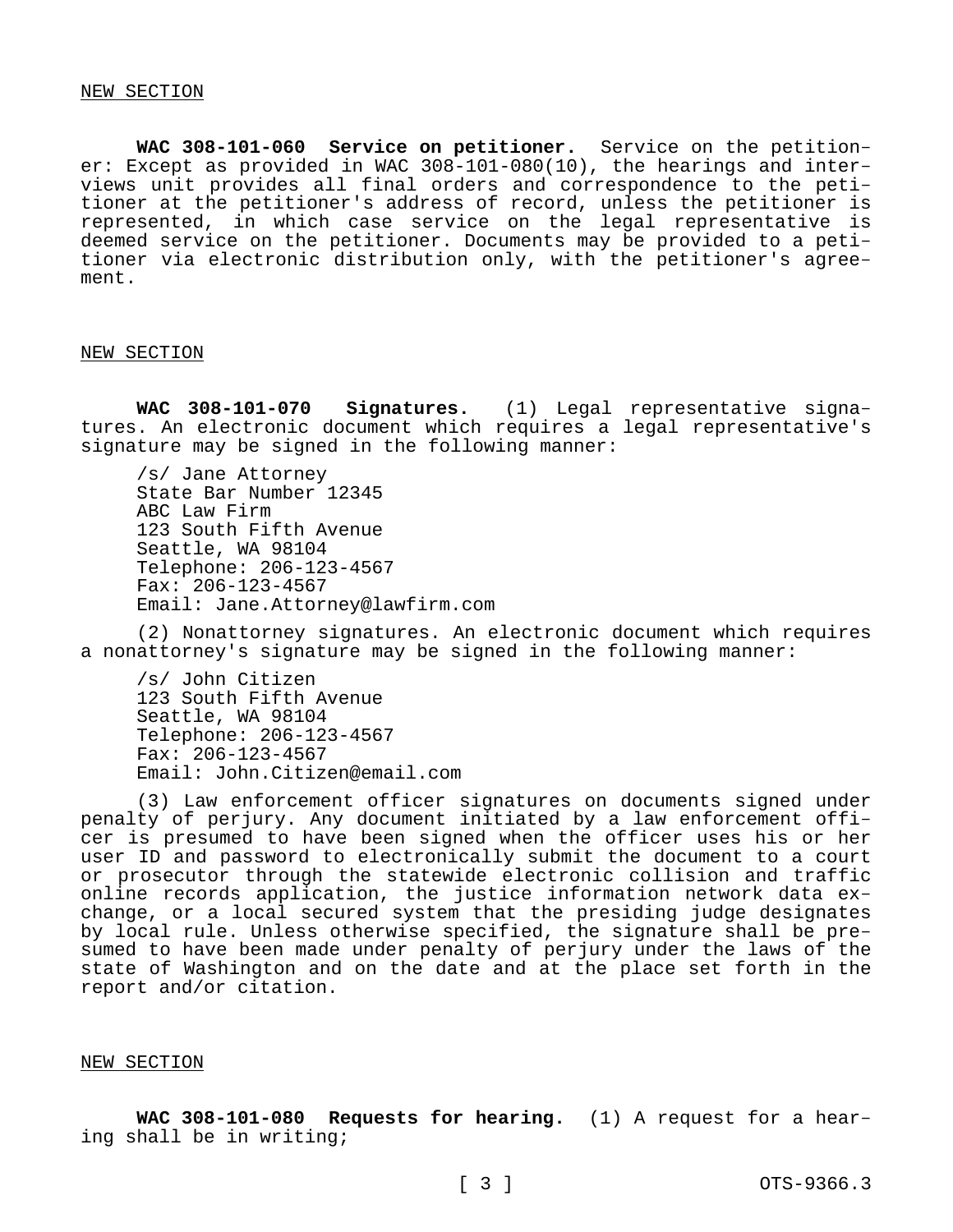(2) When no deadline for requesting a hearing or interview is provided in Title 46 RCW, or other law or rule of the department, a hearing or interview request must be postmarked or received by the hearings and interviews unit within fifteen days after notice is given;

(3) The hearing request form provided by the department shall include a statement that if the parties or witness(es) are hearing or speech impaired and/or non-English speaking, a qualified interpreter will be appointed at no cost to the parties or witnesses. The form shall include a section where the petitioner may request an interpreter and where he or she may identify the language and/or nature of the interpretive services needed;

(4) The request for hearing shall include the following information with respect to the petitioner:

- (a) Full name;
- (b) Mailing address;
- (c) Daytime telephone number, including area code;
- (d) Date of birth; and
- (e) Driver's license number.

(5) The written request for hearing shall be accompanied by the applicable nonrefundable filing fee, unless the petitioner is entitled to a waiver of the filing fee because of indigence, in which case a request to waive the hearing fee for indigence must be submitted with the hearing request and be on a form approved by the department;

(6) When the department denies an application for an indigent fee waiver, the petitioner shall be granted an additional ten days to submit payment of the hearing fee;

(7) **Submitting hearing request with fees:** The request for a hearing may be submitted to: Department of Licensing, Hearings and Interviews Unit, P.O. Box 9048, Olympia, WA 98507-9048;

(8) **Submitting hearings request without a fee:** If there is not filing fee or if the petitioner is entitled to or applies for a waiver of the filing fee because of indigence, the request must be submitted to: Department of Licensing, Hearings and Interviews Unit, P.O. Box 9031, Olympia, WA 98507-9031;

(9) The request for a hearing may also be submitted online if the petitioner meets the qualifications described on the web site at www.dol.wa.gov;

(10) If a request for hearing is denied, the department shall notify the petitioner and the petitioner's legal representative, if any, stating the reason(s) for the denial;

(a) The department (or a hearings examiner) may set aside a denial of a hearing due to an untimely request if the petitioner establishes good cause for the failure to timely request a hearing;

(b) In the alternative, the department may grant a hearing on the merits subject to a preliminary determination by a hearings examiner on the issue of whether the hearing request was timely filed or, if untimely, whether there was good cause to file a late hearing request. If the petitioner fails to establish the hearing request was timely filed or that there was good cause for a late hearing request, the department's action shall be sustained or affirmed without further review.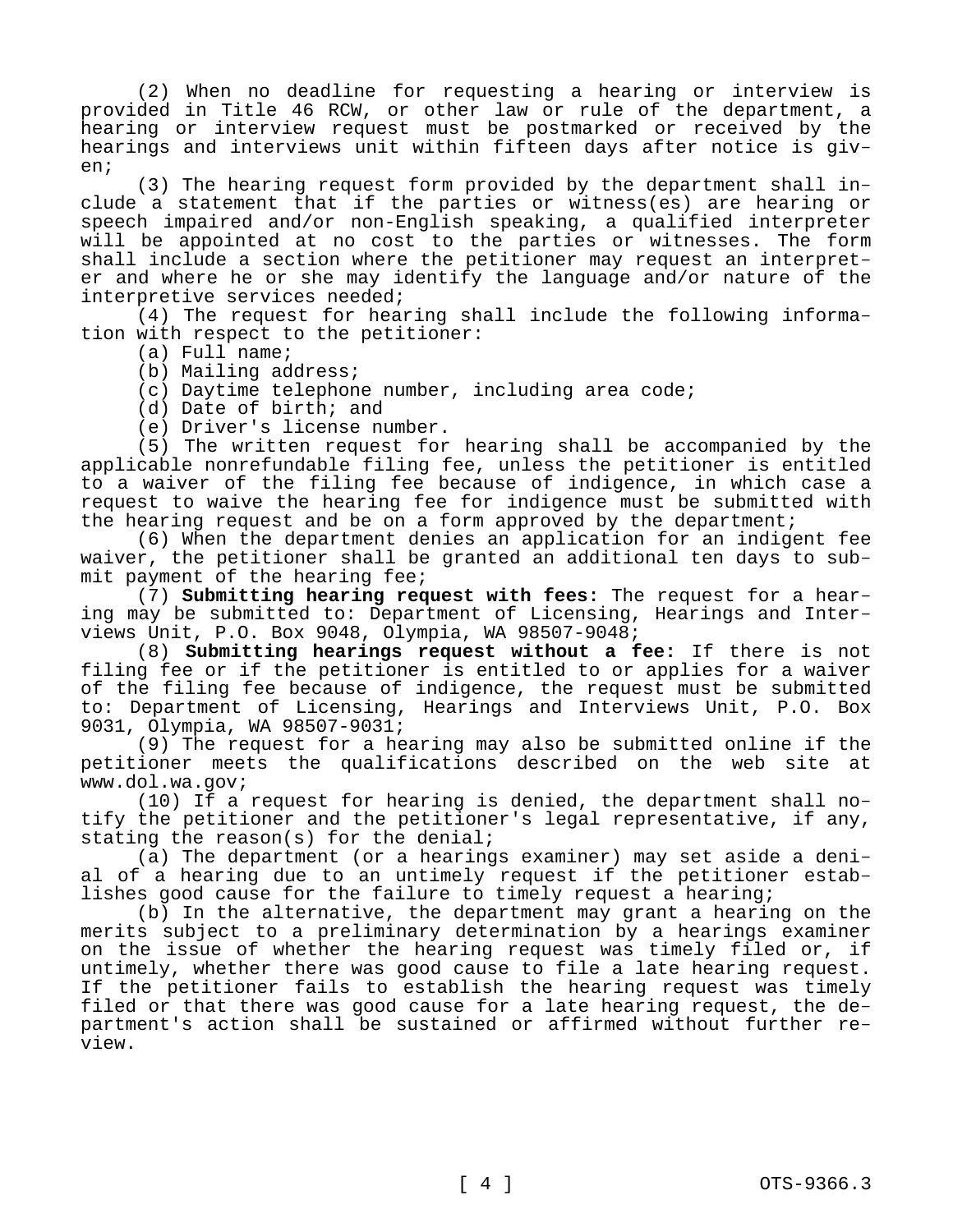**WAC 308-101-090 Scheduling—Notice of hearing.** (1) The department shall mail a hearing notice to the petitioner or petitioner's legal representative in the time frame prescribed in Title 46 RCW. If no period is prescribed, the petitioner shall be served with a notice of hearing at least ten days before the date set for the hearing.

(2) The department's hearing notice will include the assigned examiner's name, a phone number at which he or she may be contacted, and other information concerning the hearing. The department's notice will also include a telephone number and a TDD number that any party or witness may call to request special accommodations. The notice must also include:

(a) A statement of the time, place, and nature of the hearing.

(b) A statement of the legal authority under which the hearing is to be held;

(c) A statement that a party who fails to attend or participate in a hearing or other stage of an adjudicative proceeding may be held in default in accordance with this chapter.

#### NEW SECTION

**WAC 308-101-100 Place of hearing.** (1) All hearings and interviews will be scheduled telephonically, unless the hearing is required by law to be in person or an in-person hearing is requested in accordance with subsection (2) of this section.

(2) The petitioner or petitioner's legal representative may request that all or part of the hearing or interview be conducted in person. Such a request must be in writing stating the reasons and be directed to the assigned hearings examiner upon receipt of the hearing notice. The hearings examiner will have the sole discretion to grant or deny this request.

#### NEW SECTION

**WAC 308-101-110 Notice of appearance.** (1) If a petitioner has legal representation at the administrative hearing, the department shall be provided with the legal representative's name, address, and telephone number. The department may require the legal representative to file a written notice of appearance or to provide documentation that an absent petitioner has authorized the legal representative to appear on the party's behalf. The legal representative shall file a notice of withdrawal upon withdrawal of representation.

(2) When a legal representative has appeared in a matter, documents related to the hearing, including final orders, will only be served on the legal representative. Documents may be provided to a petitioner's legal representative via electronic distribution only, with the legal representative's agreement.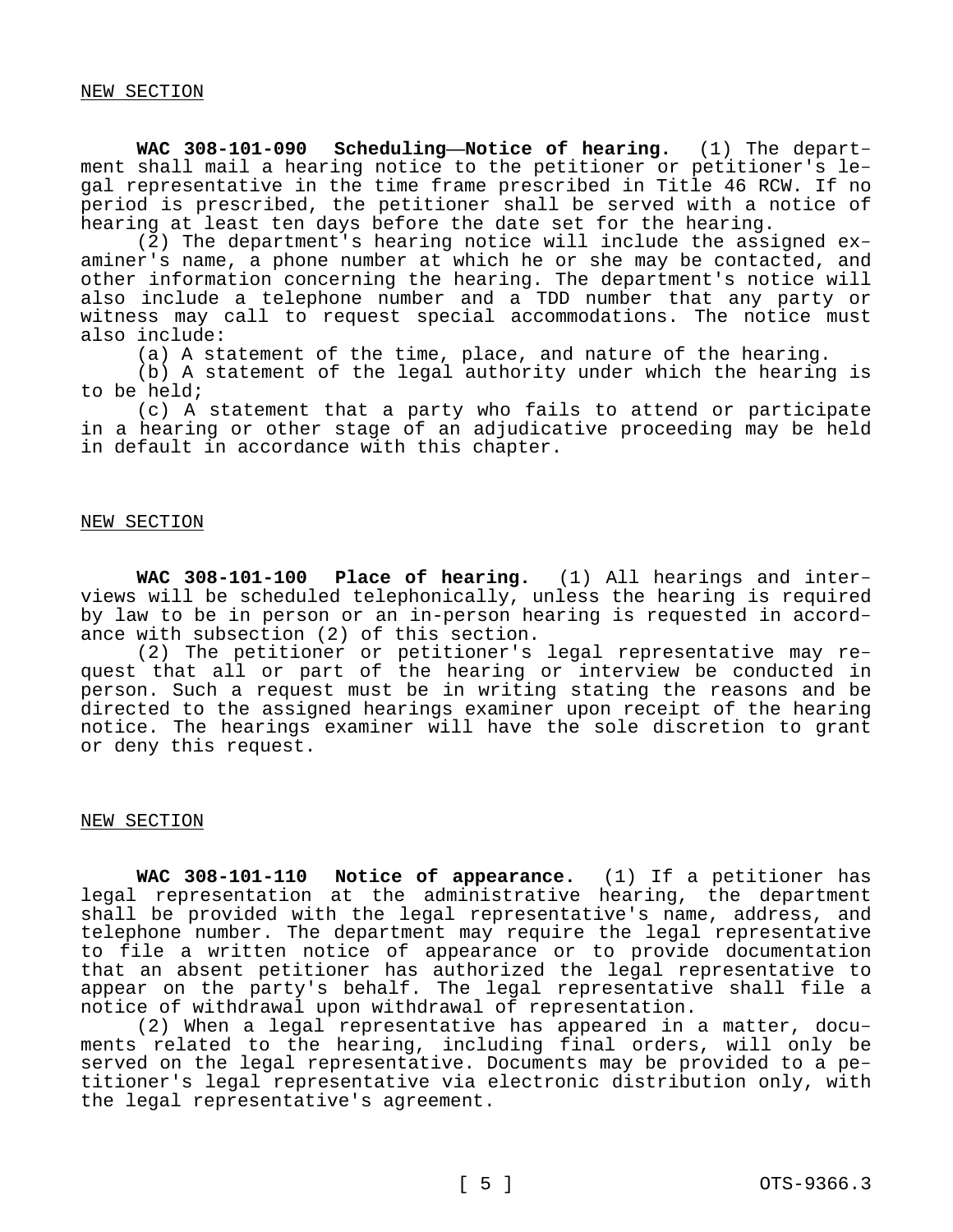(3) For the purposes of this section, a "legal representative" means an attorney or supervised legal intern that is authorized to practice law in the state of Washington.

NEW SECTION

**WAC 308-101-120 Continuances.** (1) After a hearing has been scheduled, it may be continued, rescheduled, or adjourned only at the discretion of the hearings examiner.

(2) Requests for a continuance, to reschedule, or to adjourn must be made in writing, to the assigned hearings examiner, and shall include the basis for the request.

(3) Except in the case of an emergency, the hearings examiner must receive the continuance request at least two business days before the scheduled hearing. Absent an emergency, requests made with less than two business days' notice may be summarily denied.

(4) The hearings examiner may continue, reschedule, or adjourn at any time, including on the date of the administrative hearing.

(5) A party shall not consider a hearing continued, rescheduled, or adjourned until notified by the hearings examiner or his or her designee.

(6) The hearings examiner may require the party who requests a continuance, to reschedule, or to adjourn to submit documentary evidence that substantiates the reason for the request.

(7) A second request for a continuance, to reschedule, or to adjourn will only be granted in the event of an emergency and at the discretion of the assigned hearings examiner.

(8) Notwithstanding any provisions of this section to the contrary, a hearings examiner may continue a hearing in the event a law enforcement officer who has been subpoenaed as a witness fails to appear. The hearings examiner must continue a hearing in the event a law enforcement officer who has been subpoenaed as a witness fails to appear and the petitioner is a holder of a commercial driver's license or was operating a commercial motor vehicle at the time of the driver's arrest. A hearing continued under this subsection must be adjourned until such time as the subpoena may be enforced under RCW 7.21.060.

# NEW SECTION

**WAC 308-101-130 Agreements to schedule hearings under RCW 46.20.308 past the time frame required by law.** (1) The department presumes any of the following actions taken by the petitioner is a request that the department agree to extend the hearing beyond the time frame required by RCW 46.20.308:

(a) A request for a continuance;

(b) A request to hold an in-person hearing when the request cannot be accommodated within the time frame required;

(c) A request to set aside a default order;

(d) A request for a subpoena when service cannot be accommodated within the time frame required;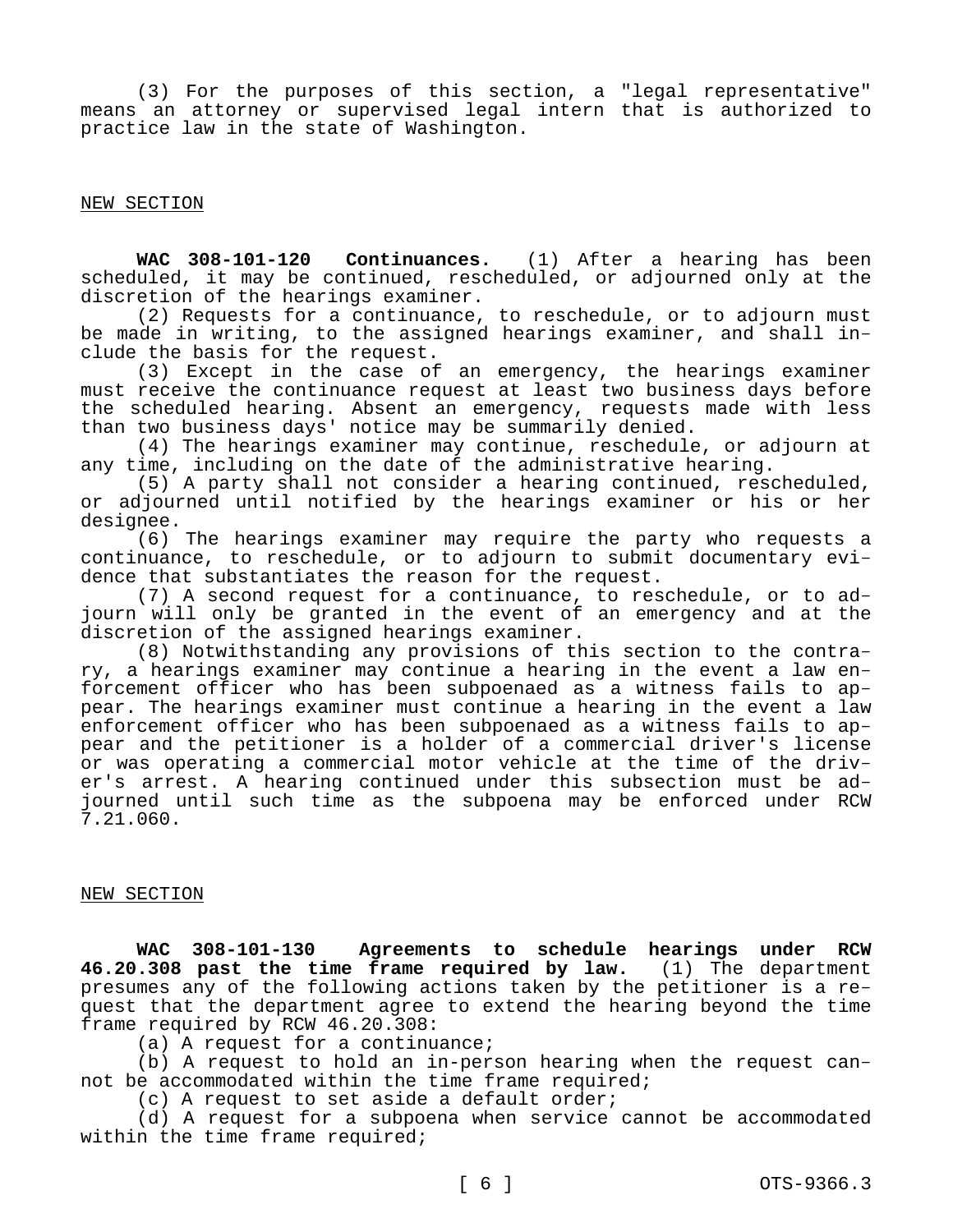(e) Remitting insufficient funds to satisfy the hearing fee;

(f) Any other action taken by the petitioner that makes the scheduling of the hearing within the time frame required by law impracticable.

(2) A hearings examiner's decision to grant any of the petitioner's requests in subsection (1) of this section constitutes the department's assent to extend the hearing past the time frame required by law.

(3) If a person requests one of the actions in subsection (1) of this section but affirmatively declines to agree to extend the time frame required by law, the hearings examiner may direct the hearing to proceed as originally scheduled or may take any other action that protects the petitioner's right to be heard and the public's interest in a speedy resolution of the matter.

(4) The department must stay a driver's license suspension any time a timely hearing request has been received but it is otherwise impracticable to hold the hearing within the time frame required by law.

# NEW SECTION

**WAC 308-101-140 Cancellation of hearings.** (1) If the petitioner elects to cancel his or her request for a hearing, he or she must notify the department of his or her intent to do so in writing or orally on the record.

(2) **Entry into deferred prosecution:** A stay of a suspension or revocation granted pursuant to the provisions of RCW 46.20.308(9) does not automatically result in a cancellation of a requested hearing. Absent a written cancellation under subsection (1) of this section, the hearing will proceed and the results will be sent to the petitioner. If the suspension is sustained after the hearing, the stay of the action shall continue but any appeal of the findings and conclusions must be undertaken within thirty days of service of the results.

## NEW SECTION

**WAC 308-101-150 Subpoenas.** (1) Subpoenas shall be issued and enforced, and witness fees paid, as provided in RCW 46.20.308(7). All subpoenas shall direct the witness to appear by telephone unless otherwise agreed to by the hearings examiner.

(2) Every subpoena shall be submitted on a form approved by the department, available on the internet at www.dol.wa.gov, for approval by a hearings examiner. If approved, the hearings examiner may either sign and issue the subpoena back to the party requesting the subpoena or direct the requesting party, by telephone, electronic mail, or other reliable means, to note the hearings examiner's approval on the subpoena.

(a) A subpoena to a person to provide testimony at a hearing shall specify the date and time set for hearing.

(b) A subpoena duces tecum requesting a person to produce designated books, documents, or things under his or her control shall spec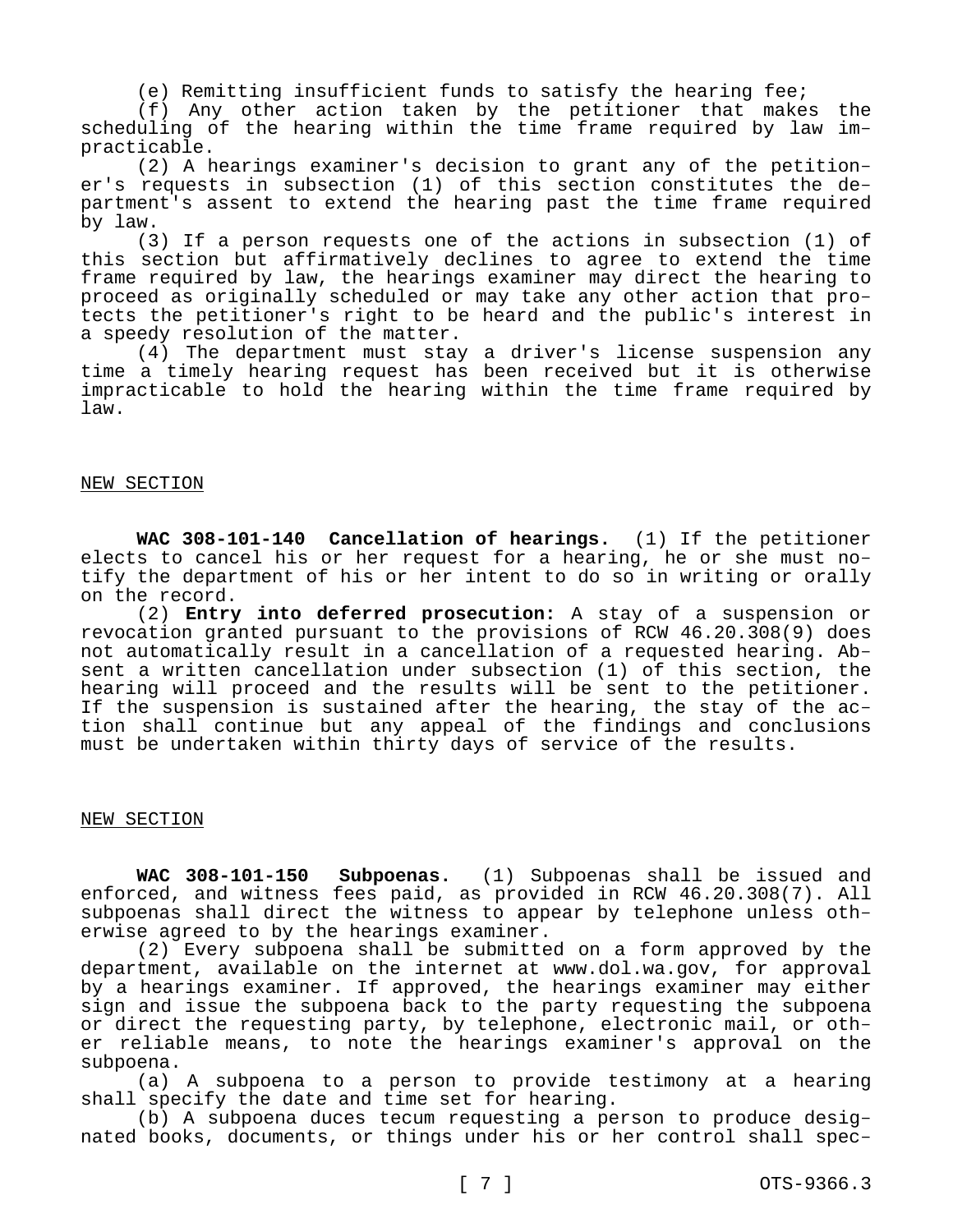ify a time and place for producing the books, documents, or things. That time and place may be the time and place set for hearing, or another reasonably convenient time and place in advance of the hearing.

(3) A subpoena must be personally served by a suitable person over eighteen years of age, by exhibiting and reading it to the witness, or by giving him or her a copy thereof, or by leaving such copy at the place of his or her abode. Proof of service shall be made by affidavit or declaration under penalty of perjury, and must be filed with the hearings examiner at least two days prior to the hearing. If the subpoena is served by personal service, proof of service must include a copy of the subpoena that shows it was received by the law enforcement agency. Service by certified mail must be preapproved by the hearings examiner. Service of a subpoena on a law enforcement officer may be effected by serving the subpoena upon the officer's employer.

(4) The hearings examiner may condition issuance of the subpoena upon advancement by the person in whose behalf the subpoena is issued of the reasonable cost of producing the books, papers, documents, or tangible things.

(5) A subpoena must be properly served five days prior to the date of the hearing.

## NEW SECTION

**WAC 308-101-155 Filing of exhibits and other documents with the department.** (1) Any document submitted to the hearings and interviews unit must include the petitioner's case number assigned by the unit, if a case number has been assigned.

(2) A petitioner may submit documents for consideration via any one of the following methods:

(a) U.S. mail addressed to: Department of Licensing, Hearings and Interviews Unit, P.O. Box 9030, Olympia, WA 98507-9030.

(b) Facsimile transmission to the assigned hearings examiner.

(c) An internet portal made available by the department.

(d) Email to the hearings examiner, but only with the hearings examiner's preapproval.

## NEW SECTION

**WAC 308-101-160 Evidence.** (1) All rulings upon objections to the admissibility of evidence shall be made in accordance with the provisions of these rules.

(2) Evidence including testimony and documentary evidence, is admissible if received prior to, or during, the hearing.

(3) The hearings examiner shall rule on the admissibility and weight to be accorded to all evidence submitted at the hearing. Evidence, including hearsay evidence, is admissible if in the judgment of the hearings examiner it is the kind of evidence on which reasonably prudent persons are accustomed to rely on in the conduct of their affairs. The hearings examiner may exclude evidence that is irrelevant, immaterial, or unduly repetitious. The admissibility of evidence shall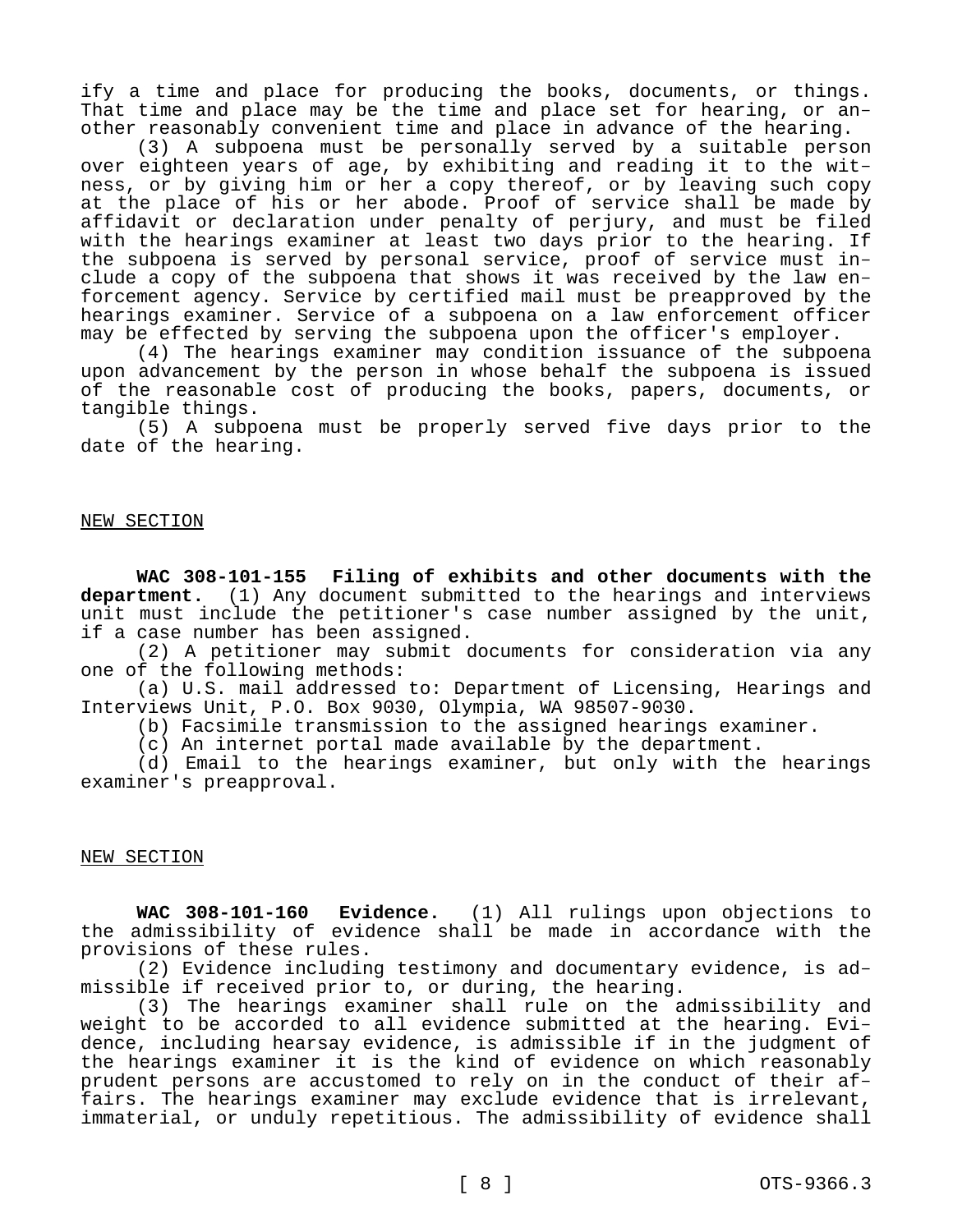be liberally construed to effect the intent and purpose of the hearings covered by these rules.

(4) **Oral testimony:** Law enforcement officers or other persons with knowledge relevant to the hearing may appear and testify without notice. Such testimony shall not preclude the admissibility of any documents submitted.

(5) The refusal of a witness to answer any question which has been ruled to be proper shall, in the discretion of the hearings examiner, be grounds for striking all testimony previously given by such witness on related matter.

(6) **Documentary evidence:** Documentary evidence may be received in the form of copies or excerpts, or by incorporation by reference. When only portions of a document are to be relied upon, the offering party shall identify the pertinent excerpts and state the purpose for which such materials will be offered. Only the excerpts, in the form of copies, shall be received in the record. However, the whole of the original documents, except any portions containing confidential material protected by law, shall be made available for examination and for use by all parties.

(7) Official notice may be taken of: (a) Any judicially cognizable facts; (b) technical or scientific facts within the agency's specialized knowledge; and (c) codes or standards that have been adopted by an agency of the United States, of this state or of another state, or by a nationally recognized organization or association. Parties shall be notified either before or during the hearing of the material so noticed and the sources thereof and they shall be afforded an opportunity to contest the facts and materials so noticed. A party proposing that official notice be taken may be required to produce a copy of the material to be noticed.

#### NEW SECTION

**WAC 308-101-170 Video evidence.** If the petitioner wishes to submit video evidence, the petitioner shall be responsible for the costs of preparing a copy to be admitted as evidence. Video evidence shall be submitted sufficiently in advance of the hearing to allow the hearings examiner the opportunity to review it prior to the hearing. The hearings examiner may require a time waiver from the petitioner in order to reschedule the hearing and satisfy this provision when needed. Video evidence must be submitted by DVD and in a format which allows the DVD to be viewed on the department's equipment. Any costs associated with this requirement is to be the responsibility of the petitioner.

## NEW SECTION

**WAC 308-101-180 Format and length for briefs.** (1) The text of any brief must be typed or printed in a proportionally spaced typeface and must appear in print as twelve point or larger type with no more than ten characters per inch and double-spaced. The same typeface and print size should be standard throughout the brief, except that foot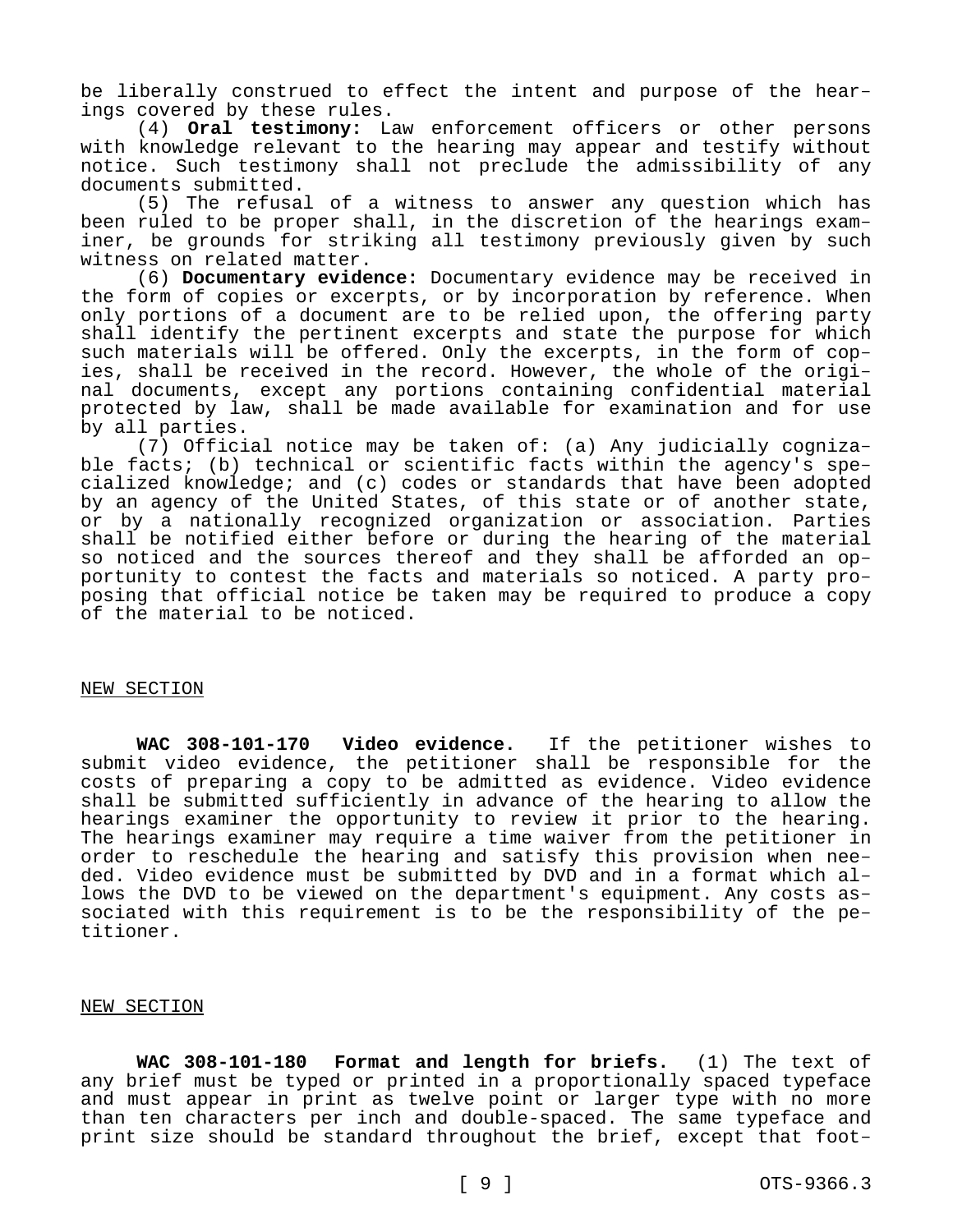notes may appear in print as ten point or larger type and be the equivalent of single-spaced. Quotations may be the equivalent of single-spaced. Except for materials in an appendix, the typewritten or printed material in the brief may not be reduced or condensed by photographic or other means.

(2) Briefs shall not exceed twenty pages. For the purpose of determining compliance with this rule, appendices are not included. For good cause, the hearings examiner may grant a motion to file an overlength brief.

(3) Unpublished opinions of the Washington court of appeals are those opinions not published in the *Washington Appellate Reports*. Unpublished opinions of the court of appeals have no precedential value and are not binding on any court. However, unpublished opinions of the court of appeals filed on or after March 1, 2013, may be cited as nonbinding authorities, if identified as such by the citing party, and may be accorded such persuasive value as the hearings examiner deems appropriate.

# NEW SECTION

**WAC 308-101-190 Interpreters.** (1) When an impaired person as defined in chapter 2.42 RCW or a non-English-speaking person as defined in chapter 2.43 RCW is a party or witness in an adjudicative proceeding, the department shall appoint an interpreter to assist the party or witness during the hearing. Appointment, qualifications, waiver, compensation, visual recording, and ethical standards of interpreters in hearings are governed by the provisions of chapters 2.42 and 2.43 RCW.

(2) Relatives of any participant in a proceeding and employees of the department involved in a proceeding shall not be appointed as interpreters in the proceeding unless authorized by the petitioner.

(3) The appointing authority shall make a determination that an interpreter is able in the particular proceeding to interpret accurately all communication to and from the impaired or non-Englishspeaking person. This determination shall be based upon the testimony or stated needs of the impaired or non-English-speaking person, the interpreter's education, certifications, and experience in interpreting for contested cases or adjudicative proceedings, the interpreter's understanding of the basic vocabulary and procedure involved in the proceeding, and the interpreter's impartiality. The parties or their representatives may question the interpreter as to his or her qualifications and impartiality.

(4) If in the opinion of the impaired or non-English-speaking person, the appointing authority or a qualified observer, the interpreter does not provide accurate and effective communication with the impaired or non-English-speaking person, the appointing authority shall appoint another interpreter.

(5) The department shall attach to or include in the decision or order a telephone number to request a visual translation or sight translation.

(6) If the party has a right to review the order or decision, the hearings examiner shall orally inform the party during the hearing of the right and of the time limits to request review.

(7) The department shall pay interpreter fees and expenses.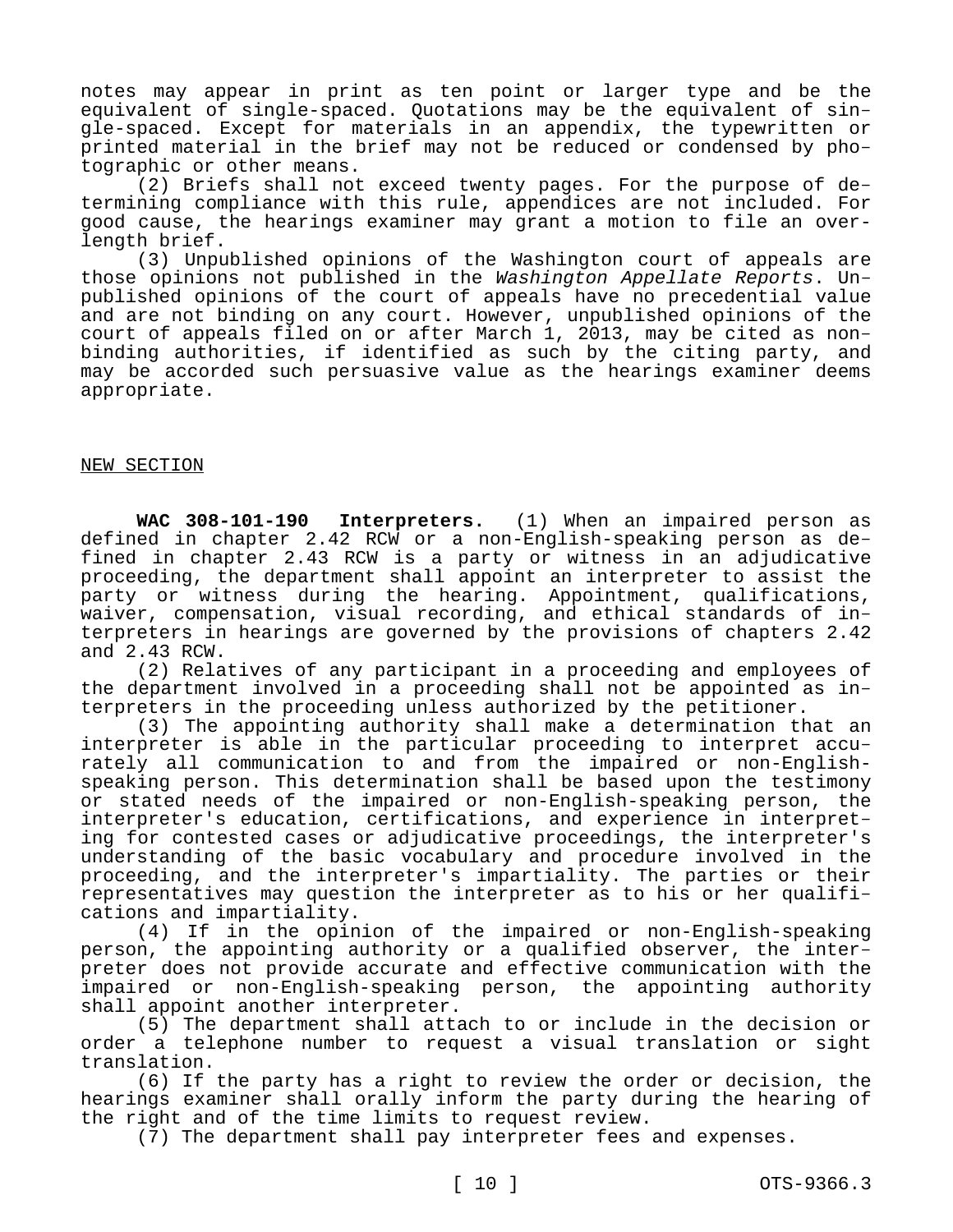(8) The consecutive mode of foreign language interpretation shall be used unless the hearings examiner and interpreter agree that simultaneous interpretation will advance fairness and efficiency.

(9) Interpreters for hearing impaired persons shall use the simultaneous mode of interpretation unless an intermediary interpreter is needed. If an intermediary interpreter is needed, interpreters shall use the mode that the interpreter considers to provide the most accurate and effective communication with the hearing impaired person.

#### NEW SECTION

**WAC 308-101-200 Testimony under oath or affirmation.** Every person called as a witness and who is giving oral testimony in a hearing shall swear or affirm that the testimony he or she is about to give in the hearing shall be the truth according to the provisions of RCW 5.28.020 through 5.28.060. If the witness is testifying from outside the jurisdiction, the hearings examiner may require the witness to agree to be bound by the laws of the state of Washington for purposes of the oath or affirmation.

## NEW SECTION

**WAC 308-101-210 Conduct of hearings.** Hearings are open to public observation. To the extent that a hearing is conducted by telephone or other electronic means, the availability of public observation is satisfied by giving members of the public an opportunity to hear or inspect the agency's record. The hearings examiner's authority includes, but shall not be limited to, the authority to:

(1) Determine the order of presentation of evidence;

(2) Administer oaths and affirmations;

(3) Issue subpoenas pursuant to RCW 46.20.308(7);

(4) Rule on procedural matters, objections, and motions;

(5) Rule on offers of proof and receive relevant evidence;

(6) Order the exclusion of witnesses upon a showing of good cause;

(7) Afford the petitioner the opportunity to respond, present evidence, conduct cross-examination, and submit rebuttal evidence. The hearings examiner may question witnesses to develop any facts deemed necessary to fairly and adequately decide the matter;

(8) Call additional witnesses and request and/or obtain additional exhibits deemed necessary to complete the record and receive such evidence subject to full opportunity for cross-examination and rebuttal by the petitioner;

(9) Examine and admit the official records of the department, subject to full opportunity, including the opportunity to request a continuance if needed, for cross-examination and rebuttal by the petitioner;

(10) Examine and admit public records including, but not limited to, maps, policy and procedure manuals, breath testing equipment manuals and the Washington state patrol breath test section web site at any time before, during, or after the hearing, subject to full oppor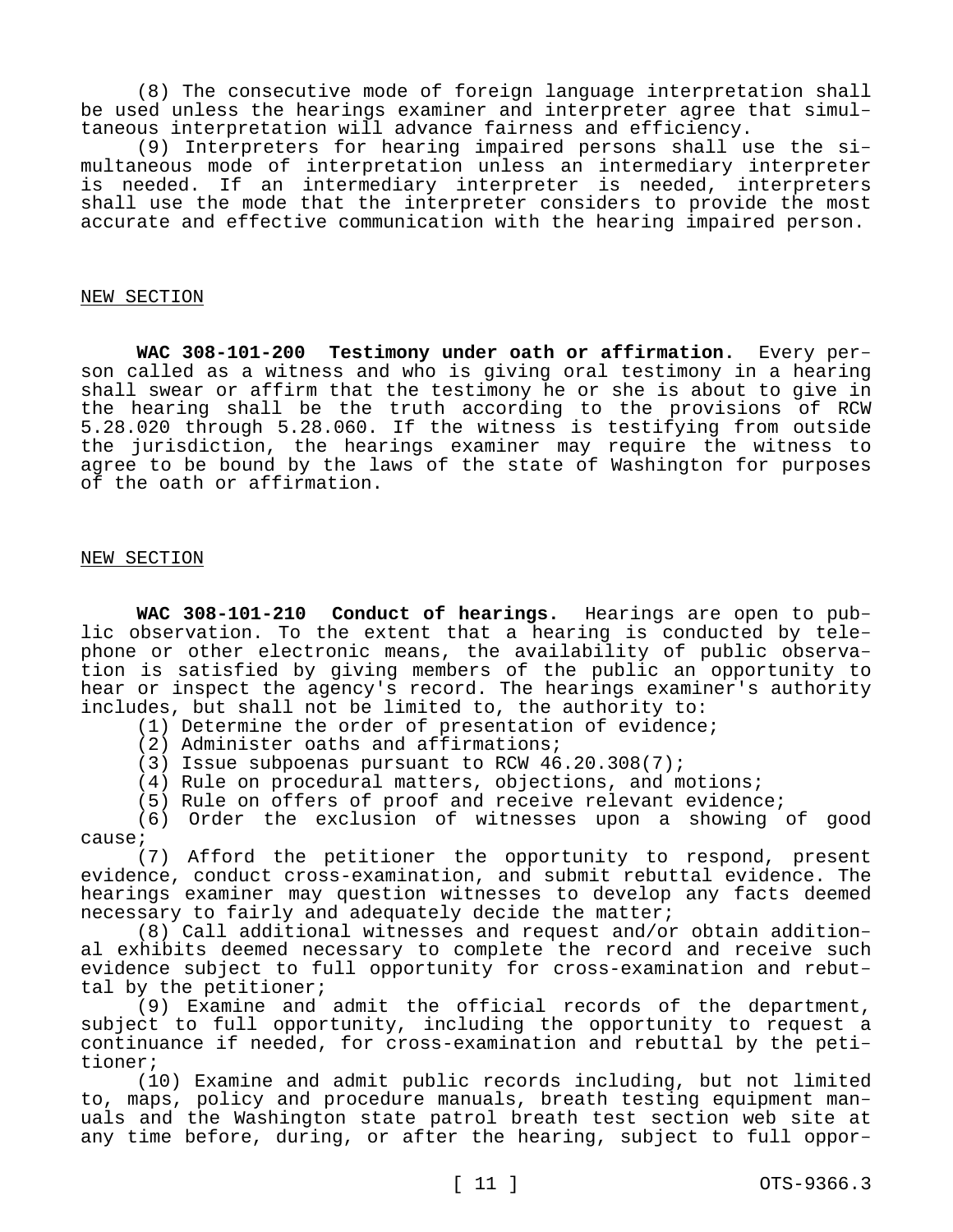tunity, including the opportunity to request a continuance if needed, for cross-examination and rebuttal by the petitioner;

(11) Regulate the course of the hearing and take any appropriate action necessary to maintain order during the hearing;

(12) Permit or require oral argument or briefs and determine the time limits for submission thereof;

(13) Issue an order of default;

(14) Recess the hearing to a later time to accommodate scheduling conflicts. Hearings are ordinarily scheduled to be one hour in length;

(15) Take any other action necessary and authorized by any applicable statute or rule; and

(16) Waive any requirement of these rules unless petitioner shows that he or she would be prejudiced by such a waiver.

# NEW SECTION

**WAC 308-101-220 Default.** (1) In the event that the person who requested an interview or hearing is not available at the time it is scheduled via the manner of appearance directed in the notice of interview or hearing, or as subsequently modified in writing or orally on the record, no interview or hearing shall be held. An order of default shall be entered and the department's proposed action shall be sustained.

(2) A person who fails to appear at an interview waives his or her right to request a formal hearing.

(3) Within seven days after service of a default order, the petitioner may file a written motion requesting that the order of default be vacated, and stating the grounds relied upon for the motion. In determining whether the default should be set aside, the hearings examiner shall consider whether there was good cause for the nonappearance.

## NEW SECTION

**WAC 308-101-230 Final Orders.** (1) Every decision and final order shall:

(a) Be correctly captioned as to the name of the department of licensing and name of the proceeding;

(b) Designate all parties and representatives participating in the proceeding;

(c) Contain a final order disposing of all contested issues; and

(d) Contain a statement describing the right to appeal.

(2) In the event the original hearings examiner is unavailable, the department may assign a case to another hearings examiner to either hear the case if the record has not closed, or in a case where the record is closed, make a determination as to the findings of fact and conclusions of law based on the record submitted.

(3) At any stage prior to commencement of the hearing the department may reassign a matter to a different hearings examiner.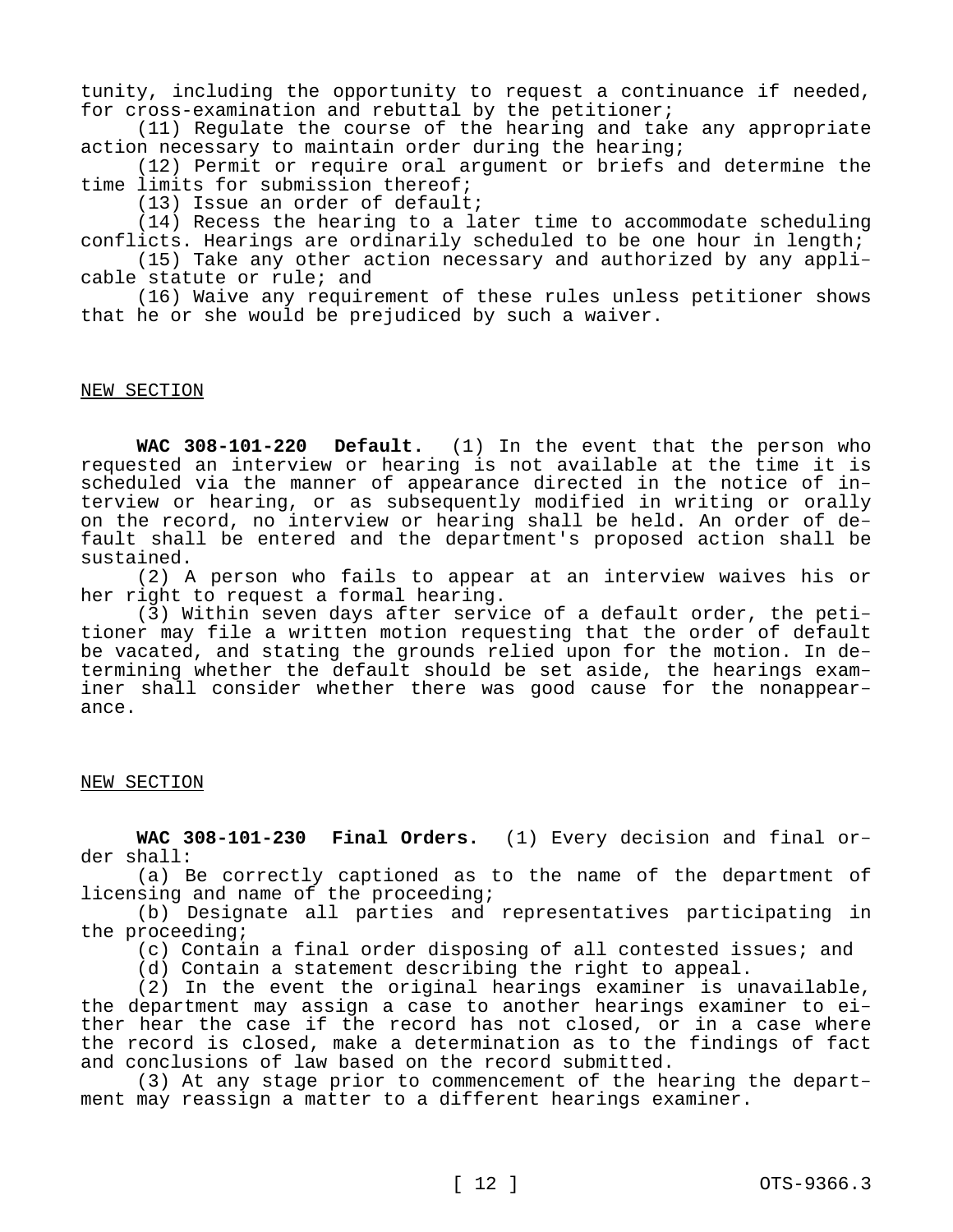**WAC 308-101-240 Probation in habitual traffic offender matters.**  (1) Upon reinstatement after a habitual traffic offender revocation, a person must be placed on probation for one year.

(2) Every stay order issued under RCW 46.65.060 and any reinstatement order of the driving privilege granted under RCW 46.65.080 or 46.65.100 are granted subject to the following probationary terms and conditions:

(a) The individual must not be convicted of or found to have committed any of the following types of offenses during the period of probation or the duration of the stay:

(i) Vehicular homicide - RCW 46.61.520;

 $(i)$  Vehicular assault - RCW 46.61.522;

 $(iii)$  Driving under the influence - RCW  $46.61.502i$ 

(iv) Driver under twenty-one consuming alcohol or marijuana - RCW 46.61.503;

(v) Physical control of vehicle under the influence - RCW 46.61.504;

(vi) Driving a commercial motor vehicle with alcohol or THC in system;

(vii) Driving while license suspended or revoked 1st or 2nd degree (includes driving violation of an occupational/restricted driver's license) - RCW 46.20.342;

 $(viii)$  Hit and run (occupied) - RCW  $46.52.020$ ;

(ix) Reckless driving - RCW 46.61.500;

 $(x)$  Attempting to elude a police vehicle - RCW 46.61.024;

 $(xi)$  Felony involving motor vehicle - RCW 46.20.285(4);

(xii) Ignition interlock violation - RCW 46.20.720;

(xiii) Violation of an occupational or restricted license - RCW 46.20.410;

(xiv) Operating a vehicle without an ignition interlock device – RCW 46.20.740;

(xv) Circumventing ignition interlock device – RCW 46.20.750;

(xvi) Open container violation (alcoholic beverages) - RCW 46.61.519;

(xvii) Open container violation (marijuana) - RCW 46.61.745;

(xviii) A conviction for any reduced or amended alcohol or drugrelated driving offense.

(b) Two or more moving violations received within a twelve-month period as defined in WAC 308-104-160 during the period of probation or the duration of the stay;

(c) Any of the following:

(i) A reported driving incident with a detectable alcohol concentration;

(ii) A revocation or disqualification for refusing a breath or blood test as provided by RCW 46.20.308, 46.20.3101, 46.25.090, or 46.25.120 from an incident;

(iii) Entry into a deferred prosecution program for any alcohol or drug-related offense;

(iv) A report of positive drug/alcohol test or refusal - RCW 46.25.090;

(v) A violation of the terms of any mandatory court probation - RCW 46.61.5055.

(d) Compliance with a state approved alcohol/drug treatment program as set forth in chapter 70.96A RCW and WAC 308-104-170.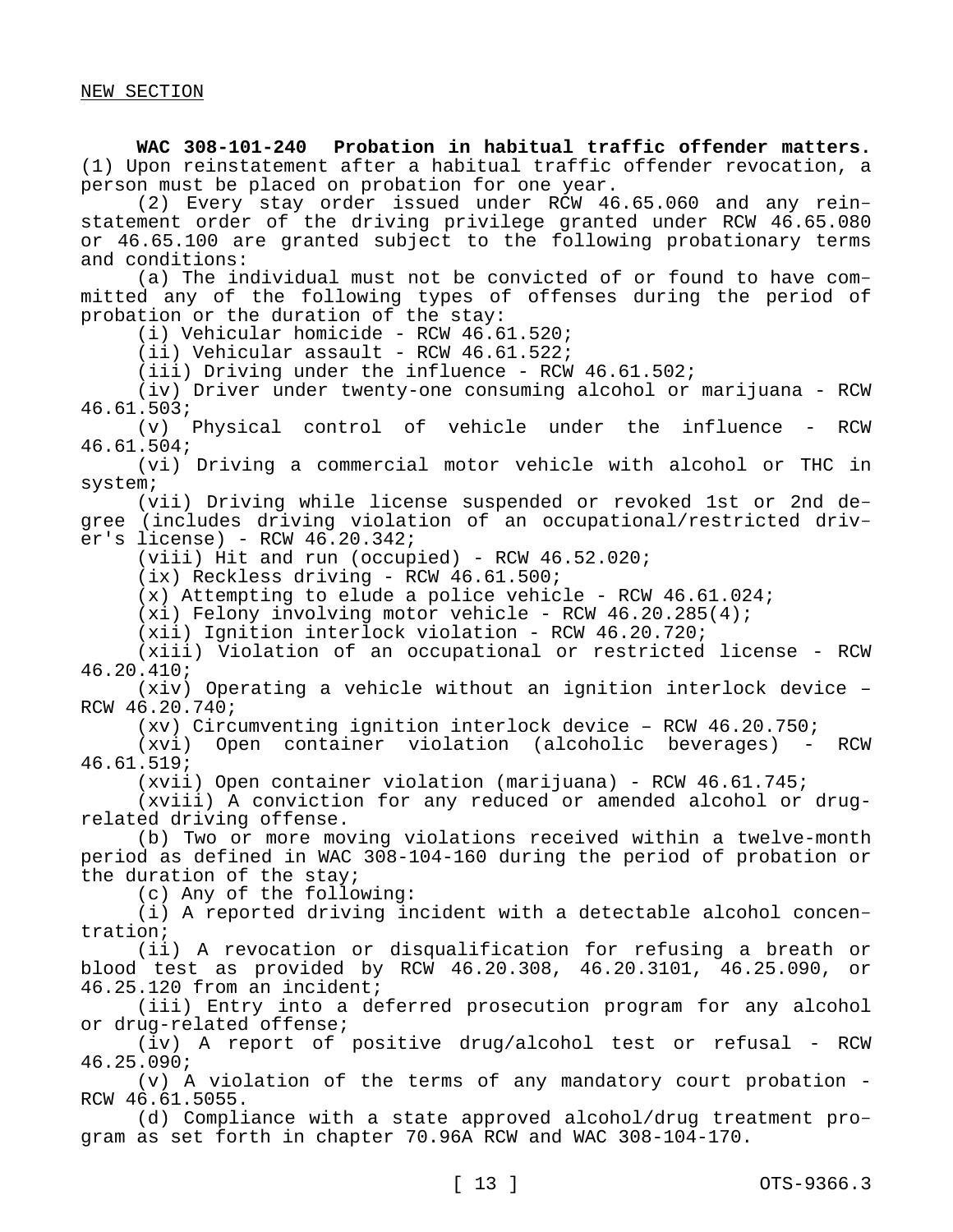(3) A violation of these terms will result in:

(a) If on probation as a habitual traffic offender: The revocation of the driving privilege for the balance of the habitual traffic offender revocation period as well as any further driving while revoked revocation(s), or for one year, whichever is longer;

(b) If subject to a stay: Cancellation of the stay and revocation of the driving privilege for seven years.

(4) Review of violations of the terms and conditions of the probation or stay may be sought via the procedure provided in RCW 46.20.245.

# NEW SECTION

**WAC 308-101-250 Reconsideration of final order.** (1) Motions for reconsideration are limited to cases heard under the implied consent law, RCW 46.20.308.

(2) Grounds for a petition for reconsideration are limited to evidence or legal argument which are material to the petitioner and were not produced at the time of the hearing, or for other good and sufficient reason as determined by the hearings examiner.

(3) The petition must state with particularity any new evidence or new legal argument that is proposed and why it could not have been discovered using due diligence prior to the hearing. The petition must specify with particularity the portions of the initial order to which the petition applies.

(4) A petition for reconsideration of an order shall be filed with the hearings and interviews unit within ten days of the date the final order was mailed to the petitioner.

(5) The disposition shall be in the form of a written order denying the petition, granting the petition and dissolving or modifying the final order, or granting the petition and setting the matter for further hearing.

(6) If the petition is granted in whole or in part, a new order shall be issued in the same form as the original order, and shall include the designation "amended" in its title. This amended order shall reference the petition for reconsideration in its preamble, which sets out what the hearings examiner considered. Any amended order shall include the "findings of fact and conclusions of law" from the original final order with amendments.

(7) The relief granted pursuant to a petition for reconsideration is limited to review of the designated evidence and/or argument as identified in the petition. At the hearings examiner's discretion, a supplemental hearing may be scheduled. Such a petition is not grounds for a new hearing, and the record already established shall remain undisturbed.

(8) A petition for reconsideration does not stay the department's action on the petitioner's driving privilege as ordered by the original final order. A petitioner seeking a stay must file a separate petition for that purpose. The hearings examiner will grant a stay only if the hearings examiner determines that it is likely that the petitioner will prevail and the action be reversed and that denying the stay will create irreparable harm to the petitioner. If the hearings examiner grants such a petition for a stay, the hearings examiner shall sign an order releasing the action and crediting any time al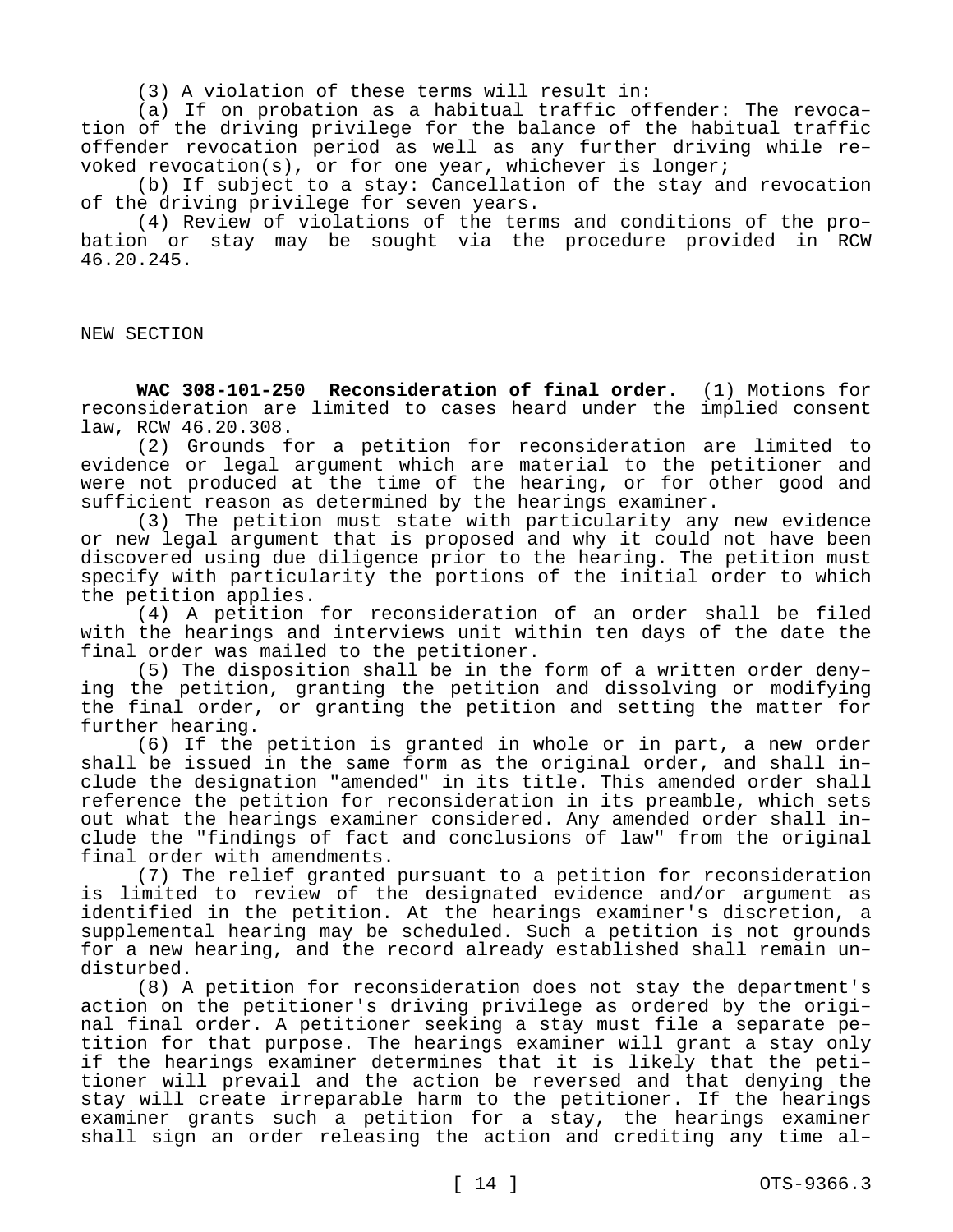ready served, and subsequently sign an order sustaining or reversing the action, as determined by the amended final order. Disposition denying a stay is not subject to review.

(9) An amended final order shall be issued either denying reconsideration or, in the event reconsideration is granted, dissolving or modifying the original final order. The date of the amended final order begins the thirty-day period for the petitioner to appeal the amended final order.

(10) The filing of a petition for reconsideration is not a prerequisite for filing an appeal. An order denying reconsideration is not subject to appeal.

## NEW SECTION

**WAC 308-101-260 Significant decisions in driver license cases.**  (1) The department will use the process outlined in this section to nominate, select, and index significant decisions hearings related to driver's licenses in the following types of adjudicative proceedings related to a sanction of the driving privilege:

(a) The implied consent law (RCW 46.20.308);

(b) The financial responsibility law (chapter 46.29 RCW);

(c) The habitual traffic offender law (chapter 46.65 RCW);

(d) The Uniform Commercial Driver's License Act (chapter 46.25 RCW);

(e) Any formal hearing affecting the driving privilege conducted pursuant to the provisions of RCW 46.20.329 through 46.20.333.

(2) For the purposes of this section, a significant decision is a final order or a portion of a final order in an adjudicative proceeding that is of substantial importance to the department in carrying out its duties. Generally, an order is of substantial importance only if it analyzes and applies a statute or rule under the department's authority, demonstrates the department's reasoning as to a frequently recurring legal issue, provides a legal analysis or interpretation not found in existing case law, or applies settled law to unusual facts.

(3) Any person may nominate a final adjudicative order to be evaluated for indexing by completing an Order Index Nomination Request form. The form can be obtained from the department's web site at www.dol.wa.gov and returned to: Hearings and Interviews Unit, P.O. Box 9031, Olympia, WA 98507-9031, along with a copy of the nominated order.

(4) The director or director's designee shall make a final decision as to whether to select the nominated order as a significant decision based on the criteria in subsection (2) of this section, and that decision is not appealable.

(5) A decision that has been selected by the director as significant shall be maintained in a separate index. The index shall at a minimum contain a description of the type of document, name of parties, brief description of the legal subjects and pertinent legal citation. A copy of the index and a copy of the significant decision will be made available on the department's web site at www.dol.wa.gov. The general public records index maintained under WAC 308-10-067 will contain a reference to the specific location and identification of significant decision index and copies of the significant decisions.